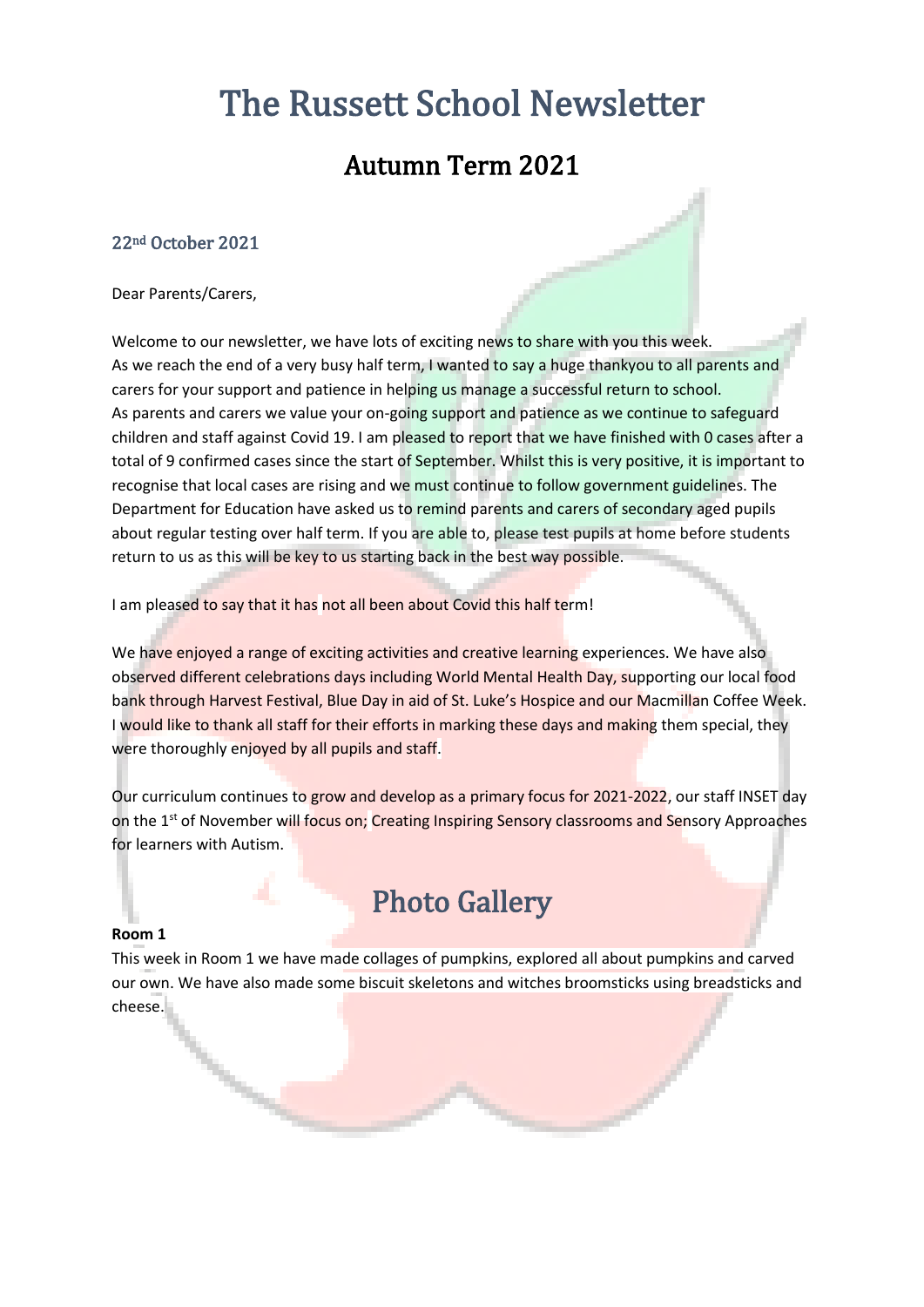

#### **Room 11**

On Thursday, some pupils from Room 11 (Post 16) enjoyed a visit to Petty Pool College. They were able to take part in a taster session in preparation for college life! They enjoyed seeing some of their friends who were past pupils from Russett.



### **Room 10**

Room 10 have been practising their independence skills this week and making cups of tea.



Our Careers Team have put together a list of webinars for parents, carers and young people based around progression routes into employment. Please follow the link Careers & Work Experience | The [Russett School \(therussettlearningtrust.co.uk\)](https://www.therussettlearningtrust.co.uk/russett-school/careers-work-experience/)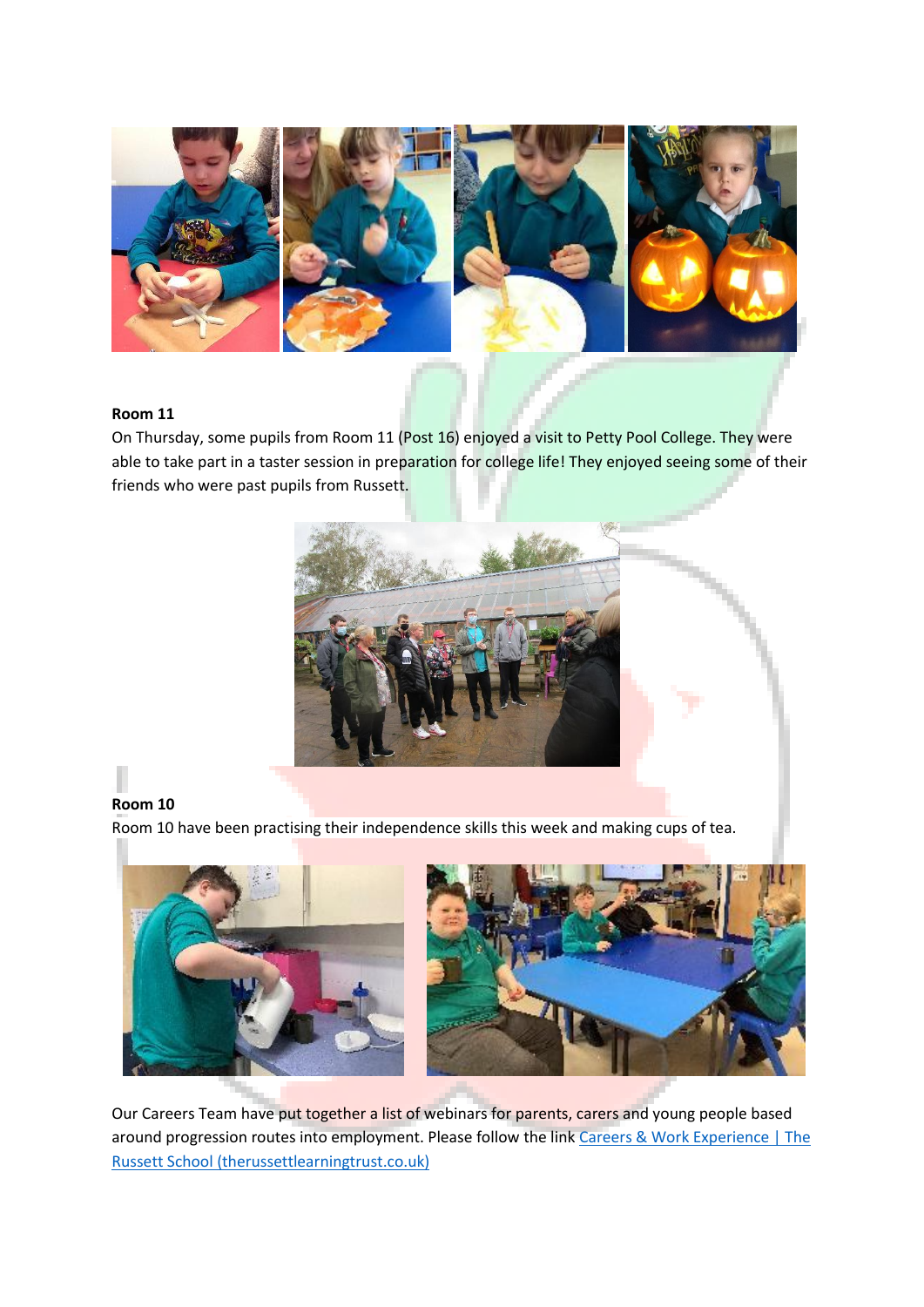For more photos and regular updates please follow our school Facebook & Twitter page, please remember that all comments are made in the public domain.

#### **Website**

We have been very busy updating our website please follow to the link to view changes; The Russett [School | Providing a World Class Education for All \(therussettlearningtrust.co.uk\)](https://www.therussettlearningtrust.co.uk/russett-school/)

#### **Staff Updates**

Liz Hanslip (Room 9) will be leaving us this half term. We would like to thank Liz for her contribution to the Russett School, we wish her luck for her future career. Amy McKay will be teaching full time in Room 9 until Christmas.

#### **New pupils**

We would like offer a very warm welcome to our two new pupils, Eleanor and Charlie.

We said goodbye to Casey Mae and wish her lots of luck for her future at College.

#### **Communication Workshops**

The Russett School promotes a 'total communication' approach. We would like to extend our offer of help and support to parents/carers through hosting a range of communication training sessions. The sessions will be held virtually during the school day with the support of our commissioned Speech and Language Therapist; Jane Mullen. Sessions will aim to cover a range of topics linked to communication and we hope they will help support you to use at home. The content of the sessions will cover topics such as:

- Visual supports (Timetables / now / next and Traffic lights)
- PECS (a little on the structure and how to implement)
- Makaton (support for learning some basic signs and the idea and information behind Makaton)
- Intensive Interaction (what it is and why it is useful)

#### Dates: 11/11/21, 18/11/21, 25/11/21, 02/12/21

#### Times: 11:00 – 12:00

If you would like to book, please email **[admin@russett.cheshire.sch.uk](mailto:admin@russett.cheshire.sch.uk)** with which training session you would like and preferred email. You will then receive instructions on how to join the session. We would also welcome any suggestions for future family workshops as we are looking to expand this offer.

#### **Dates for your diary**

Please see below for upcoming dates for after half term:

- 9<sup>th</sup> November -parents evening (face to face) & Speech and Language Therapy drop in session
- 10<sup>th</sup> November- Parents evening (virtual), Speech and Language Therapy to take requests for follow up calls.
- $23<sup>rd</sup>$  November- We are planning to host an open evening/hour from 3.30 to 4.30pm

A letter will be going home to parents after half term for parents to request a time and date for parents evening.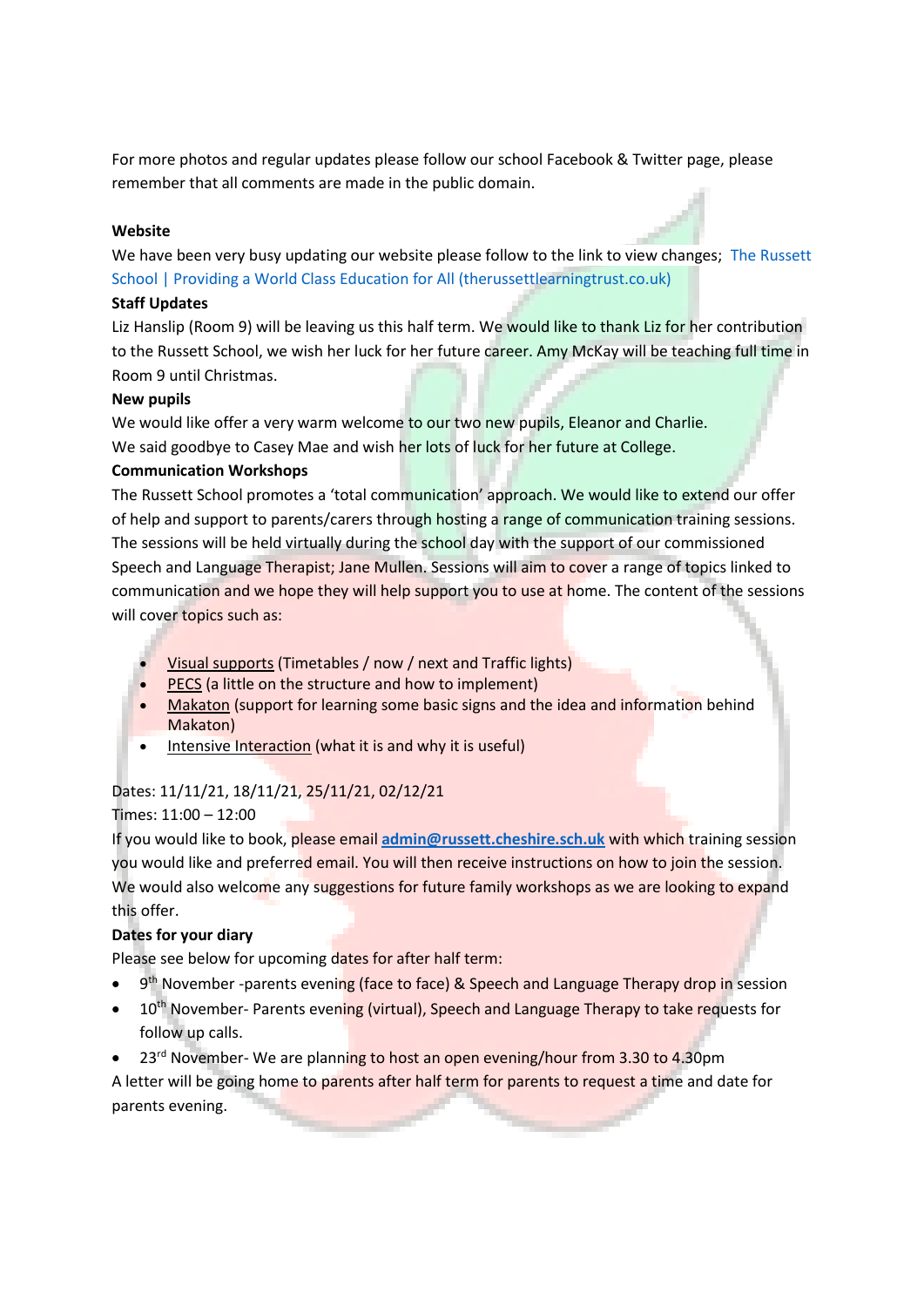#### **Student Voice!**

Please enjoy hearing what some of our children and young people have said about us or shown us this week

- I built a Lego pirate ship with my friends Adam
- Mazi carved her pumpkin for Halloween
- I enjoyed forest school this week, even though it was raining a lot Daisy
- I was good doing my maths Jaidon
- I can't wait for the spooky disco and carving my pumpkin Finleigh
- "KABOOM" in science Ryan

#### **Parent Carer Forum**

Information on behalf of the Parent Carer Forum:

Please find below a link to the PCF CW&C members news update with our upcoming events. [https://mailchi.mp/634aabe3e5be/members-event-update-sept-2021-13432247?e=\[UNIQID\]](https://mailchi.mp/634aabe3e5be/members-event-update-sept-2021-13432247?e=%5bUNIQID%5d)

#### **Live Well**

Live Well; formally known as the Local Offer is available by following this link; [Home | Live Well](https://www.livewell.cheshirewestandchester.gov.uk/)  [Cheshire West \(cheshirewestandchester.gov.uk\)](https://www.livewell.cheshirewestandchester.gov.uk/) for Cheshire East please follow[; Live Well Cheshire](https://www.cheshireeast.gov.uk/livewell/livewell.aspx)  [East](https://www.cheshireeast.gov.uk/livewell/livewell.aspx)

#### **Key Contacts**

School office: 01606 853005 or via email [admin@russett.cheshire.sch.uk-](mailto:admin@russett.cheshire.sch.uk) please do not hesitate to contact us if you have any questions or concerns.

- Executive Headteacher- Emma Leach
- Deputy Head of Academy (Lower School) Jess Dennis
- Deputy Head of Academy (Upper School) Kathryn Richardson

Transport Co-ordination: Cheshire West 01244 973377 Cheshire East 01270 371489

Pupil Absence: Please ensure you ring the school office to report any pupil absence. It is important that we have a reason for any absences.

#### **Parent View**

Parent View gives you the chance to tell Ofsted what you think about The Russett School. Please follow the link<https://parentview.ofsted.gov.uk/link-to-us> and support your academy.

#### **Covid 19**

We are still required to quarantine and send home any pupils should they develop any of the following symptoms;

- a high temperature (37.8C or above)
- a new, continuous cough (this means coughing a lot for more than an hour, or 3 or more coughing episodes in 24 hours)
- a loss or change to sense of smell or taste

Pupils are asked to self-isolate and get a PCR test. Pupils must continue to self-isolate until a negative PCR test result.

We kindly ask that you continue to remain contactable and available to collect your child as soon as possible should they develop symptoms. We will ask that you collect them as soon as possible to go